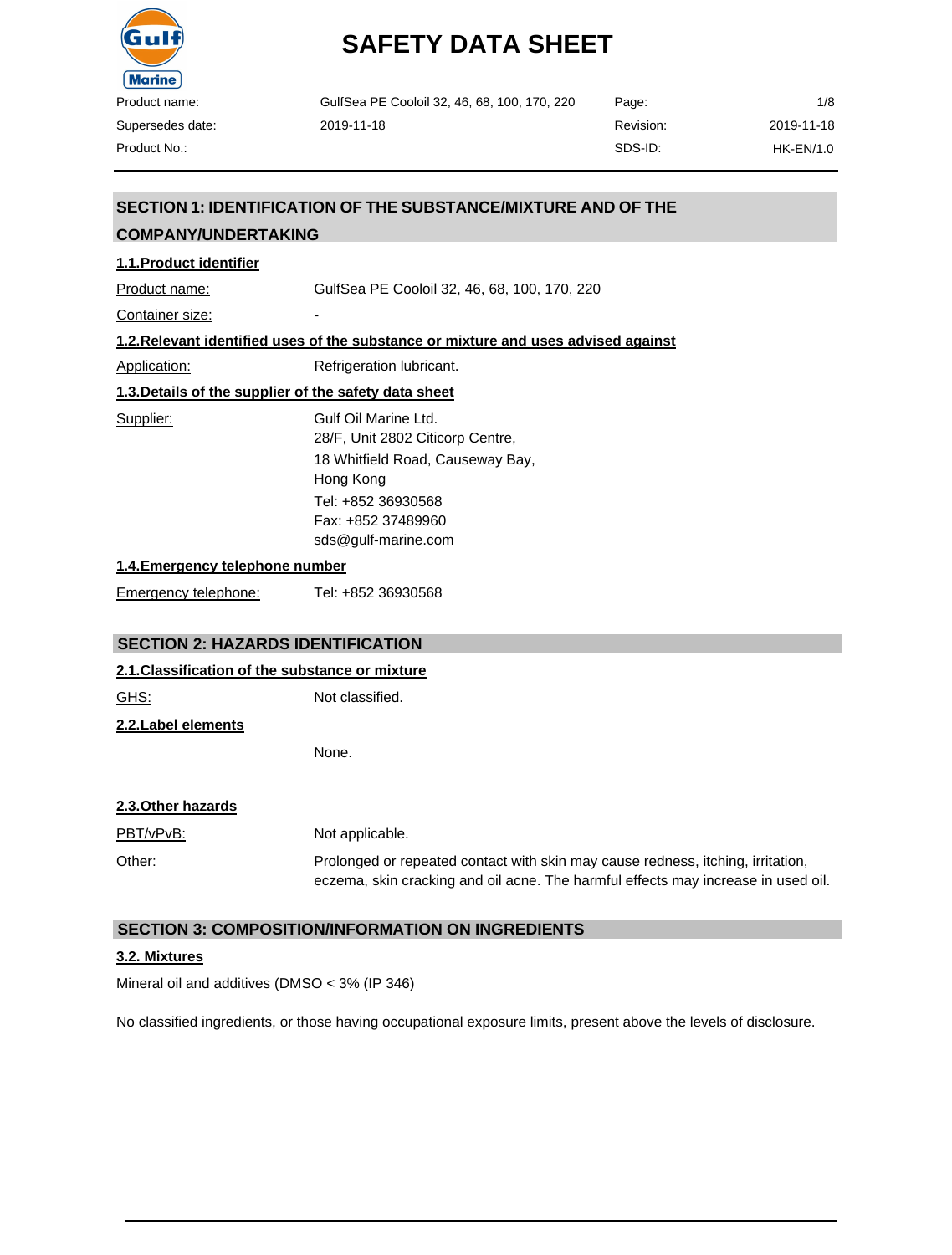

| GulfSea PE Cooloil 32, 46, 68, 100, 170, 220 | Page:     | 2/8        |
|----------------------------------------------|-----------|------------|
| 2019-11-18                                   | Revision: | 2019-11-18 |
|                                              | SDS-ID:   | HK-EN/1.0  |

## **SECTION 4: FIRST AID MEASURES**

## **4.1.Description of first aid measures** Inhalation: Move into fresh air and keep at rest. In case of persistent throat irritation or coughing: Seek medical attention and bring these instructions. Skin contact: Remove contaminated clothing. Wash skin thoroughly with soap and water. Get medical attention if any discomfort continues. Eye contact: Immediately flush with plenty of water for at least 15 minutes. Remove any contact lenses and open eyelids widely. If irritation persists: Seek medical attention and bring along these instructions. Ingestion: Rinse mouth with water. Drink 1-2 glasses of water. Do not induce vomiting. Get medical attention. **4.2.Most important symptoms and effects, both acute and delayed** Symptoms/effects: Defatting, drying and cracking of skin. **4.3.Indication of any immediate medical attention and special treatment needed** Medical attention/treatments: Treat symptomatically. If swallowed, especially in large quantities: Get medical attention.

## **SECTION 5: FIREFIGHTING MEASURES**

### **5.1.Extinguishing media**

Extinguishing media: Extinguish with foam, carbon dioxide, dry powder or water fog. Cool containers exposed to heat with water spray and remove container, if no risk is involved.

Do not use water jet as an extinguisher, as this will spread the fire.

## **5.2.Special hazards arising from the substance or mixture**

Specific hazards: When heated and in case of fire, harmful vapours/gases may be formed. Fire in closed areas should only be extinguished by trained personnel.

### **5.3.Advice for firefighters**

| Protective equipment for | Evacuate personnel from immediate vicinity. Wear self-contained breathing |
|--------------------------|---------------------------------------------------------------------------|
| fire-fighters:           | apparatus and full personal protection.                                   |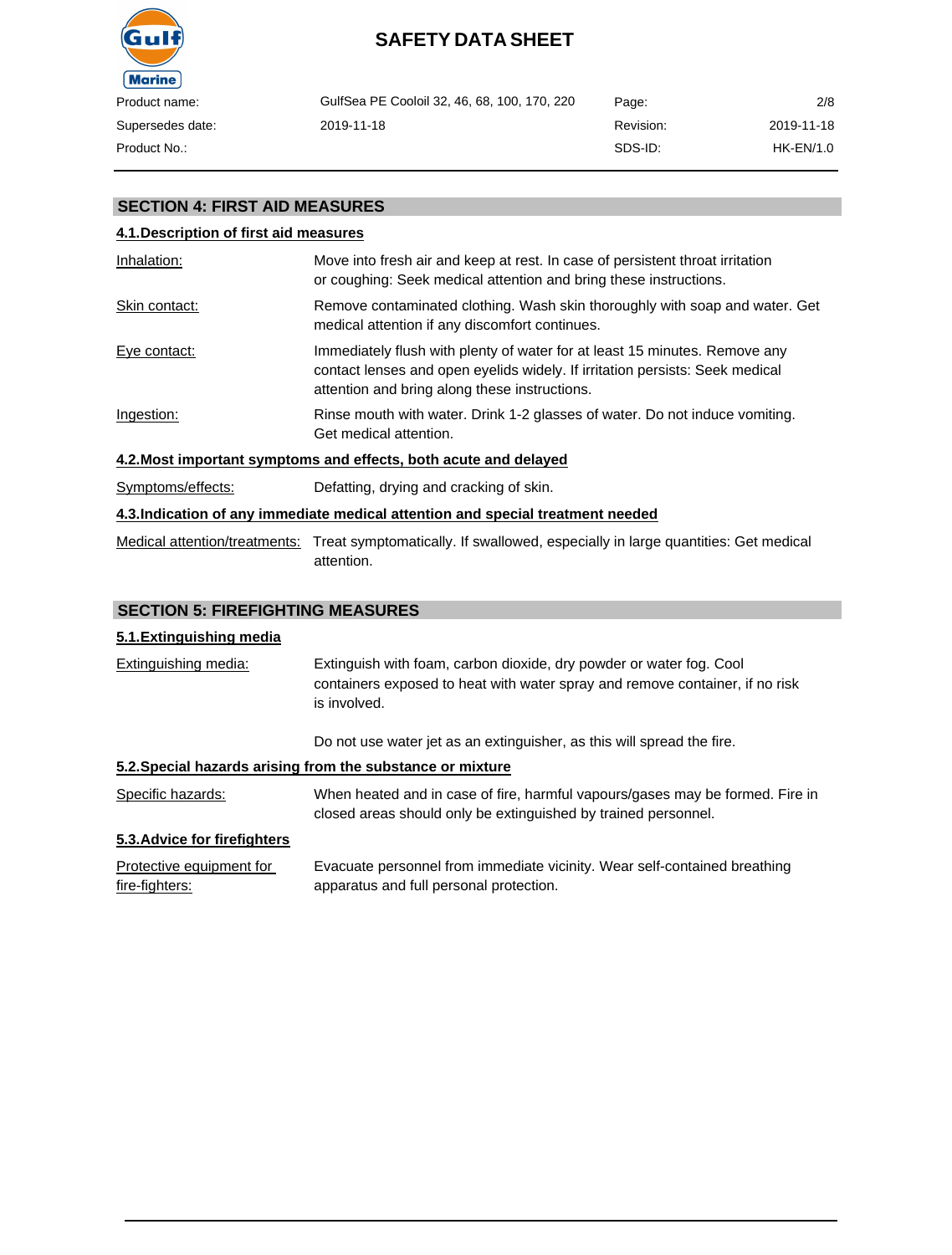

| GulfSea PE Cooloil 32, 46, 68, 100, 170, 220 | Page:     | 3/8        |
|----------------------------------------------|-----------|------------|
| 2019-11-18                                   | Revision: | 2019-11-18 |
|                                              | SDS-ID:   | HK-EN/1.0  |

## **SECTION 6: ACCIDENTAL RELEASE MEASURES**

## **6.1. Personal precautions, protective equipment and emergency procedures**

| Personal precautions:            | If leakage cannot be stopped, evacuate area. Mark the spillage. Avoid inhalation<br>of oil mist and contact with skin and eyes. Keep public away from danger area. In<br>case of spills, beware of slippery floors and surfaces. |
|----------------------------------|----------------------------------------------------------------------------------------------------------------------------------------------------------------------------------------------------------------------------------|
| Protective equipment:            | Put on protective equipment before entering danger area.                                                                                                                                                                         |
| 6.2. Environmental precautions   |                                                                                                                                                                                                                                  |
| Environmental<br>precautions:    | Prevent spillage entering a watercourse or sewer, contaminating soil or<br>vegetation. If this is not possible notify police and appropriate authorities<br>immediately.                                                         |
|                                  | 6.3. Methods and material for containment and cleaning up                                                                                                                                                                        |
| Methods for cleaning up:         | Stop leak if possible without risk. Soak up with inert absorbent material.<br>Large Spillages: Stop leak if possible without risk. Dam and absorb spillages with<br>sand, earth or other non-combustible material.               |
| 6.4. Reference to other sections |                                                                                                                                                                                                                                  |
| Reference:                       | For personal protection, see section 8. For waste disposal, see section 13.                                                                                                                                                      |

## **SECTION 7: HANDLING AND STORAGE**

### **7.1. Precautions for safe handling**

| Safe handling advice:                   | Observe good chemical hygiene practices. Avoid inhalation of oil mist and<br>contact with skin and eyes. Avoid prolonged and repeated contact with oil,<br>particularly used oil. Wash hands before breaks and before smoking, eating or<br>drinking.                                                          |
|-----------------------------------------|----------------------------------------------------------------------------------------------------------------------------------------------------------------------------------------------------------------------------------------------------------------------------------------------------------------|
| Technical measures:                     | Use work methods which minimise oil mist production. Do not smoke or use<br>open fire or other sources of ignition.                                                                                                                                                                                            |
| Technical precautions:                  | When working with heated oil, mechanical ventilation may be required.                                                                                                                                                                                                                                          |
|                                         | 7.2. Conditions for safe storage, including any incompatibilities                                                                                                                                                                                                                                              |
| Technical measures for safe<br>storage: | Store in tightly closed original container in a well-ventilated place. Containers,<br>which are opened, must be carefully resealed and kept upright to prevent<br>leakage. Ensure that the container is undamaged and has a proper label. Use<br>appropriate containment to avoid environmental contamination. |
| Storage conditions:                     | Store in tightly closed original container in a well-ventilated place. Protect<br>from heat and direct sunlight.                                                                                                                                                                                               |
| 7.3. Specific end use(s)                |                                                                                                                                                                                                                                                                                                                |
| Specific use(s):                        | Lubricant.                                                                                                                                                                                                                                                                                                     |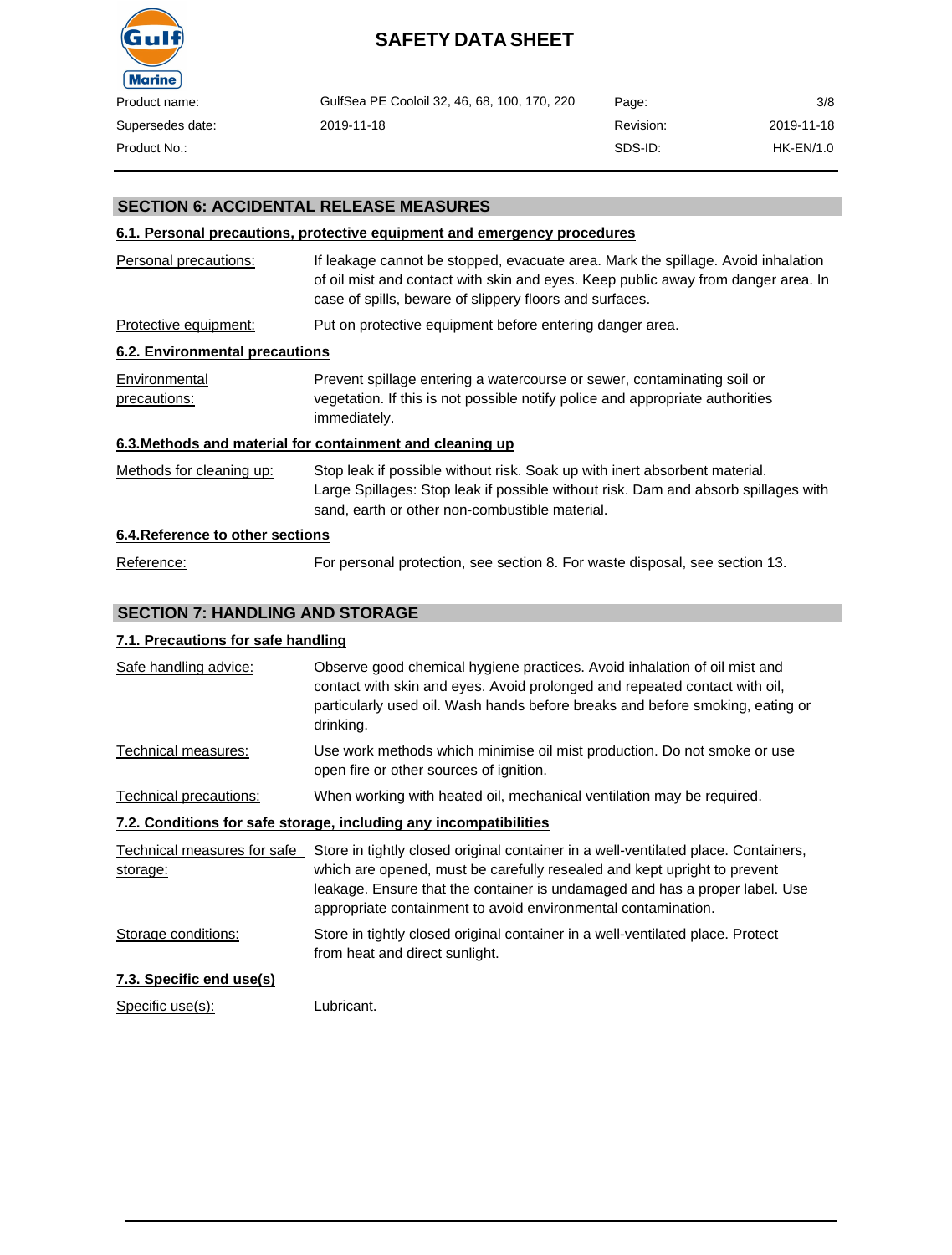

GulfSea PE Cooloil 32, 46, 68, 100, 170, 220 2019-11-18 Page: Revision: SDS-ID: 2019-11-18 HK-EN/1.0

4/8

Product No.:

## **SECTION 8: EXPOSURE CONTROLS/PERSONAL PROTECTION**

## **8.1.Control parameters**

Occupational exposure limits:

| CAS-No.:       | Chemical name:     | <u>As:</u>                                   | Exposure limits:                                             | Type:               | Notes: | References: |
|----------------|--------------------|----------------------------------------------|--------------------------------------------------------------|---------------------|--------|-------------|
| $\blacksquare$ | Oil mist, -mineral | ٠                                            | $5 \text{ mg/m}$ 3                                           | PEL (Long<br>Term)  |        |             |
|                |                    | ۰                                            | $10 \text{ mg/m}$                                            | PEL (Short<br>Term) |        |             |
| Notes:         |                    |                                              | SG: Guidelines on prevention and control of chemical hazard. |                     |        |             |
| DNEL/PNEC:     |                    | DNEL: Not available.<br>PNEC: Not available. |                                                              |                     |        |             |

## **8.2.Exposure controls**

| Engineering measures:  | Provide adequate ventilation. Observe Occupational Exposure Limits and<br>minimize the risk of inhalation of vapours and oil mist.                                                                                                                                                                                                                            |
|------------------------|---------------------------------------------------------------------------------------------------------------------------------------------------------------------------------------------------------------------------------------------------------------------------------------------------------------------------------------------------------------|
| Respiratory equipment: | In case of inadequate ventilation use suitable respirator. Use respiratory<br>equipment with gas filter, type A1. If the product is heated under manual<br>handling, use suitable mask with filter A1P2 or A2P2.                                                                                                                                              |
| Hand protection:       | Nitrile gloves are recommended. If signs of wear and tear are noticed then the<br>gloves should be replaced. The most suitable glove must be chosen in<br>collaboration with the gloves supplier, who can inform about the breakthrough<br>time of the glove material.                                                                                        |
| Eye protection:        | Wear approved, tight fitting safety glasses where splashing is probable.                                                                                                                                                                                                                                                                                      |
| Skin protection:       | Wear appropriate clothing to prevent repeated or prolonged skin contact.                                                                                                                                                                                                                                                                                      |
| Hygiene measures:      | Wash hands after handling. Observe good chemical hygiene practices. Wash<br>contaminated clothing before reuse. When using do not eat, drink or smoke.<br>Always remove oil with soap and water or skin cleaning agent, never use<br>organic solvents. Do not use oil-contaminated clothing or shoes, and do not<br>put rags moistened with oil into pockets. |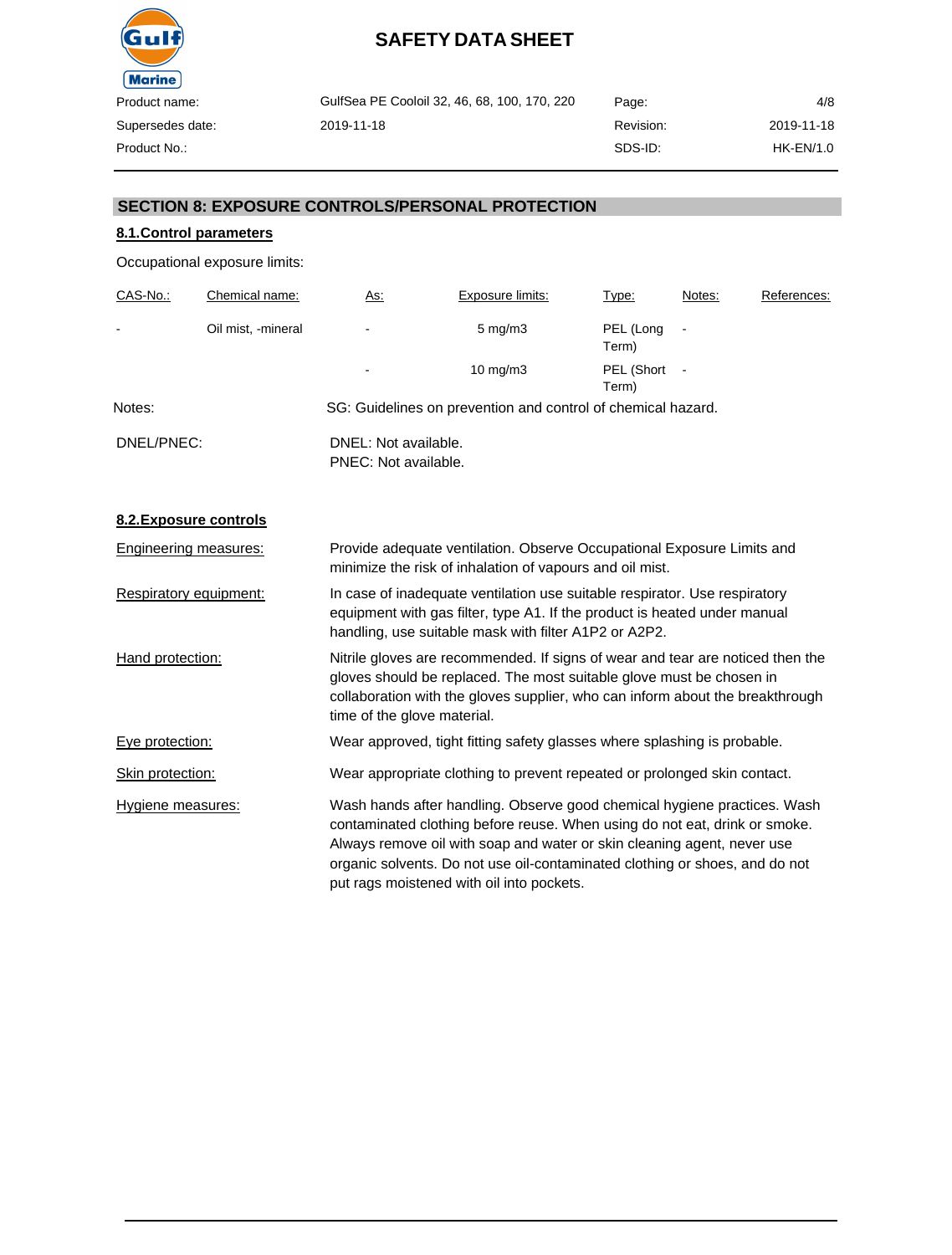

GulfSea PE Cooloil 32, 46, 68, 100, 170, 220 2019-11-18

Revision: SDS-ID: 5/8 2019-11-18 HK-EN/1.0

Page:

## **SECTION 9: PHYSICAL AND CHEMICAL PROPERTIES**

## **9.1. Information on basic physical and chemical properties**

| Appearance:                                        | Clear liquid.                                |
|----------------------------------------------------|----------------------------------------------|
| Odour:                                             | Ester.                                       |
| Odour threshold:                                   | Not available.                               |
| <u>pH:</u>                                         | Not applicable.                              |
| <u>Melting point / freezing point:</u>             | Not available.                               |
| Boiling point:                                     | Not available.                               |
| Flash point:                                       | > 240 °C; (ASTM D-92)                        |
| Evaporation rate:                                  | Not available.                               |
| Flammability (solid,                               | Not applicable.                              |
| gas): Explosion limits:                            | Not available.                               |
| Vapour pressure:                                   | <0.1 mmHg @ 20 °C                            |
| Vapour density:                                    | >1                                           |
| Relative density:                                  | $0.96 - 0.99$                                |
| Solubility:                                        | Insoluble in water. $< 0.0001$ g/l estimated |
| <b>Partition coefficient</b><br>(n-octanol/water): | Not available.                               |
| Auto-ignition<br>temperature (°C):                 | Not available.                               |
| <b>Decomposition</b><br>temperature (°C):          | Not available.                               |
| Viscosity:                                         | 32.0 - 217 mm <sup>2</sup> /s (40 °C)        |
| <b>Explosive properties:</b>                       | Not applicable.                              |
| Oxidising properties:                              | Not applicable.                              |
| 9.2. Other information                             |                                              |
| Pour point(°C):                                    | <-25°C.                                      |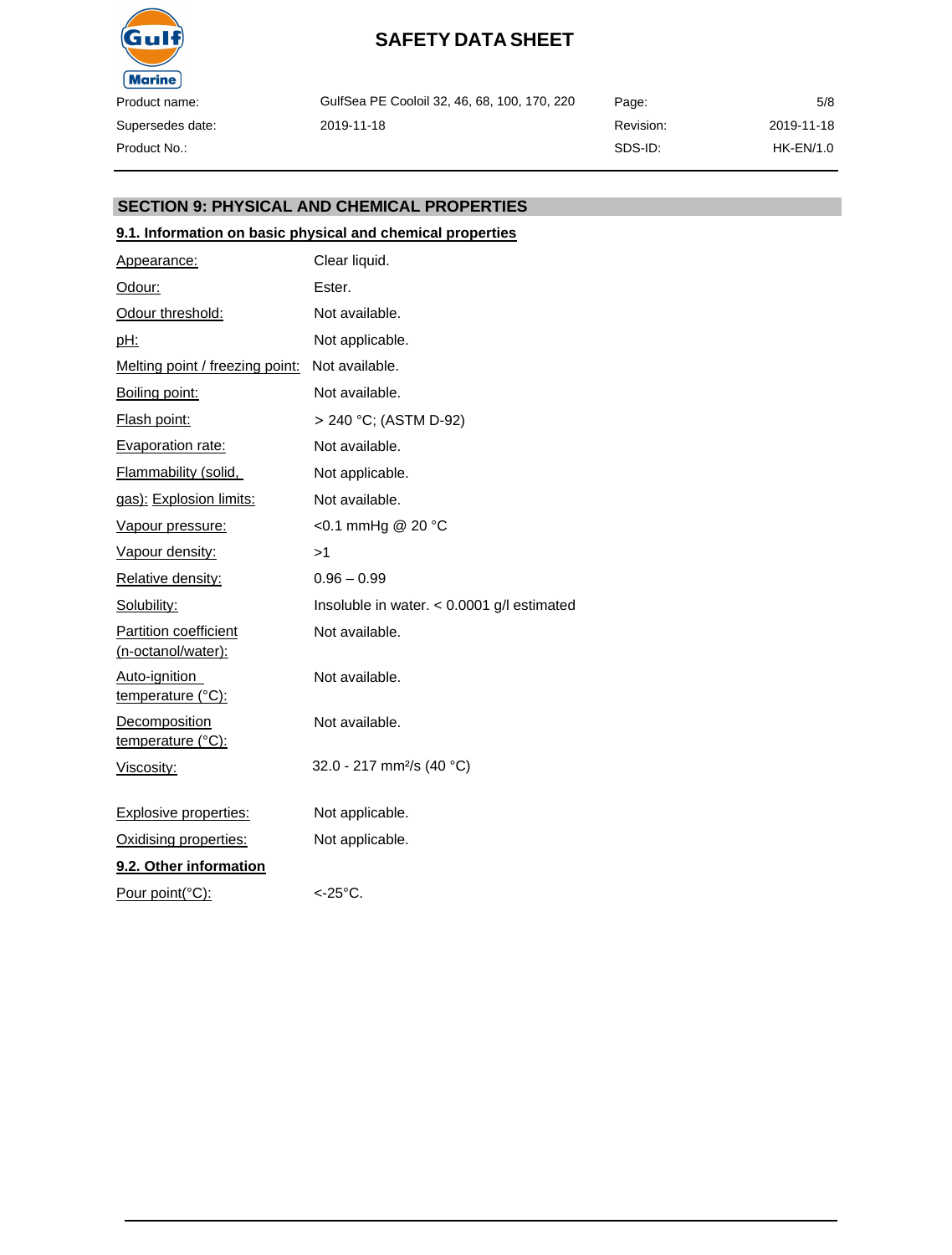

GulfSea PE Cooloil 32, 46, 68, 100, 170, 220 2019-11-18 Page: Revision: SDS-ID: 2019-11-18 HK-EN/1.0

6/8

## **SECTION 10: STABILITY AND REACTIVITY**

# **10.1. Reactivity**

Reactivity: Not reactive.

#### **10.2. Chemical stability**

Stability: Stable under normal temperature conditions.

### **10.3. Possibility of hazardous reactions**

Hazardous reactions: None under normal conditions.

#### **10.4. Conditions to avoid**

Conditions/materials to avoid: Heat, sparks, flames.

#### **10.5. Incompatible materials**

Incompatible materials: Strong oxidizing substances.

## **10.6. Hazardous decomposition products**

Hazardous decomposition products: Hazardous polymerisation will not occur.

### **SECTION 11: TOXICOLOGICAL INFORMATION**

#### **11.1. Information on toxicological effects**

| <b>Acute Toxicity (Oral):</b>         | Based on available data, the classification criteria are not met.                                                                                         |
|---------------------------------------|-----------------------------------------------------------------------------------------------------------------------------------------------------------|
| <b>Acute Toxicity (Dermal):</b>       | Based on available data, the classification criteria are not met.                                                                                         |
| <b>Acute Toxicity (Inhalation):</b>   | Based on available data, the classification criteria are not met.                                                                                         |
| <b>Skin Corrosion/Irritation:</b>     | Based on available data, the classification criteria are not met.                                                                                         |
|                                       | Serious eye damage/irritation: Based on available data, the classification criteria are not met.                                                          |
| Respiratory or skin<br>sensitisation: | Based on available data, the classification criteria are not met.                                                                                         |
| Germ cell mutagenicity:               | Based on available data, the classification criteria are not met.                                                                                         |
| Carcinogenicity:                      | Based on available data, the classification criteria are not met.                                                                                         |
| <b>Reproductive Toxicity:</b>         | Based on available data, the classification criteria are not met.                                                                                         |
| STOT - Single exposure:               | Based on available data, the classification criteria are not met.                                                                                         |
| <b>STOT - Repeated exposure:</b>      | Based on available data, the classification criteria are not met.                                                                                         |
| Aspiration hazard:                    | Based on available data, the classification criteria are not met.                                                                                         |
| Inhalation:                           | Inhalation of oil mist or vapours formed during heating of the product may irritate<br>the respiratory system and provoke throat irritation and coughing. |
| Skin contact:                         | Prolonged or repeated contact with used oil may cause serious skin diseases,<br>such as dermatitis.                                                       |
| Eye contact:                          | May cause temporary eye irritation.                                                                                                                       |
| Ingestion:                            | Low order of acute toxicity, but aspiration following ingestion and vomiting may<br>cause severe and potentially fatal chemical pneumonitis.              |
| Specific effects:                     | Used oil may contain harmful contaminants.                                                                                                                |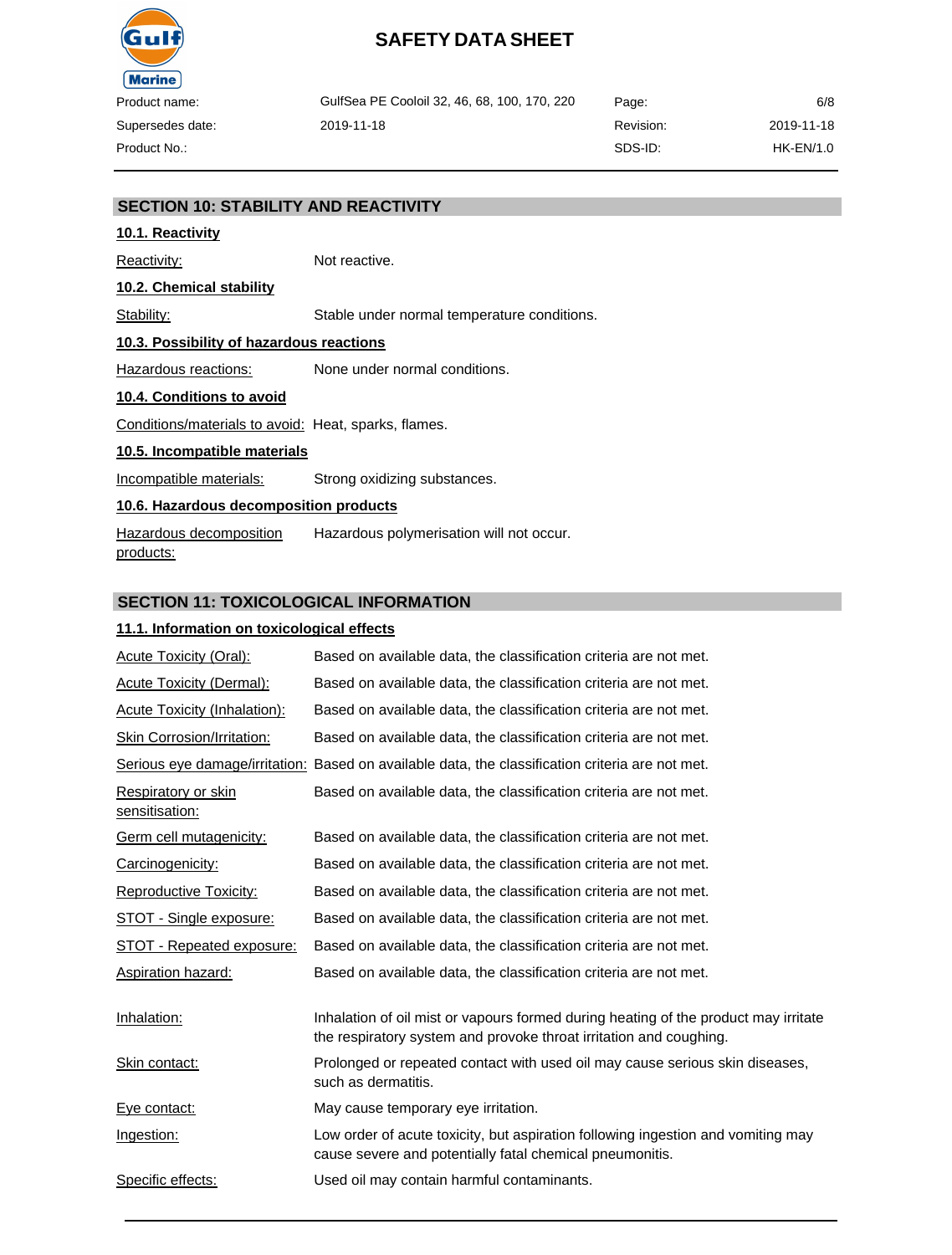

| ct name:    | GulfSea PE Cooloil 32, 46, 68, 100, 170, 220 | Page:     | 7/8        |
|-------------|----------------------------------------------|-----------|------------|
| sedes date: | 2019-11-18                                   | Revision: | 2019-11-18 |
| ct No.:     |                                              | SDS-ID:   | HK-EN/1.0  |

## **SECTION 12: ECOLOGICAL INFORMATION**

#### **12.1. Toxicity**

Ecotoxicity: Not harmful to aquatic organisms. Expected LC/EC50 value >100 mg/l **12.2. Persistence and degradability** Degradability: Readily biodegradable: > 60% BOD/COD. OECD 301 **12.3. Bioaccumulative potential** Bioaccumulative potential: Bioaccumulation: Is not expected to be bioaccumulable. **12.4. Mobility in soil** Mobility: Not known. **12.5. Results of PBT and vPvB assessment** PBT/vPvB: This product does not contain any PBT or vPvB substances. **12.6. Other adverse effects** Other adverse effects: Not known.

## **SECTION 13: DISPOSAL CONSIDERATIONS**

#### **13.1. Waste treatment methods**

Waste is classified as hazardous waste. Dispose of waste and residues in accordance with local authority requirements.

Contaminated packaging: Disposal through approved facilities is recommended.

### **SECTION 14: TRANSPORT INFORMATION**

The product is not covered by international regulation on the transport of dangerous goods (IMDG, IATA).

| 14.1. UN number                                |                                                                                |
|------------------------------------------------|--------------------------------------------------------------------------------|
| <u> UN-No:</u>                                 | Not regulated.                                                                 |
| 14.2. UN proper shipping name                  |                                                                                |
| Proper Shipping Name:                          | Not regulated.                                                                 |
| 14.3. Transport hazard class(es)               |                                                                                |
| <u> Class:</u>                                 | Not regulated.                                                                 |
| 14.4. Packing group                            |                                                                                |
| <u>PG:</u>                                     | Not regulated.                                                                 |
| 14.5. Environmental hazards                    |                                                                                |
| Marine pollutant:                              | Not regulated.                                                                 |
| <b>Environmentally Hazardous</b><br>Substance: | Not regulated.                                                                 |
| 14.6. Special precautions for user             |                                                                                |
| <u>Special precautions:</u>                    | Not regulated.                                                                 |
|                                                | 14.7. Transport in bulk according to Annex II of MARPOL 73/78 and the IBC Code |
| Transport in bulk:                             | Not regulated.                                                                 |